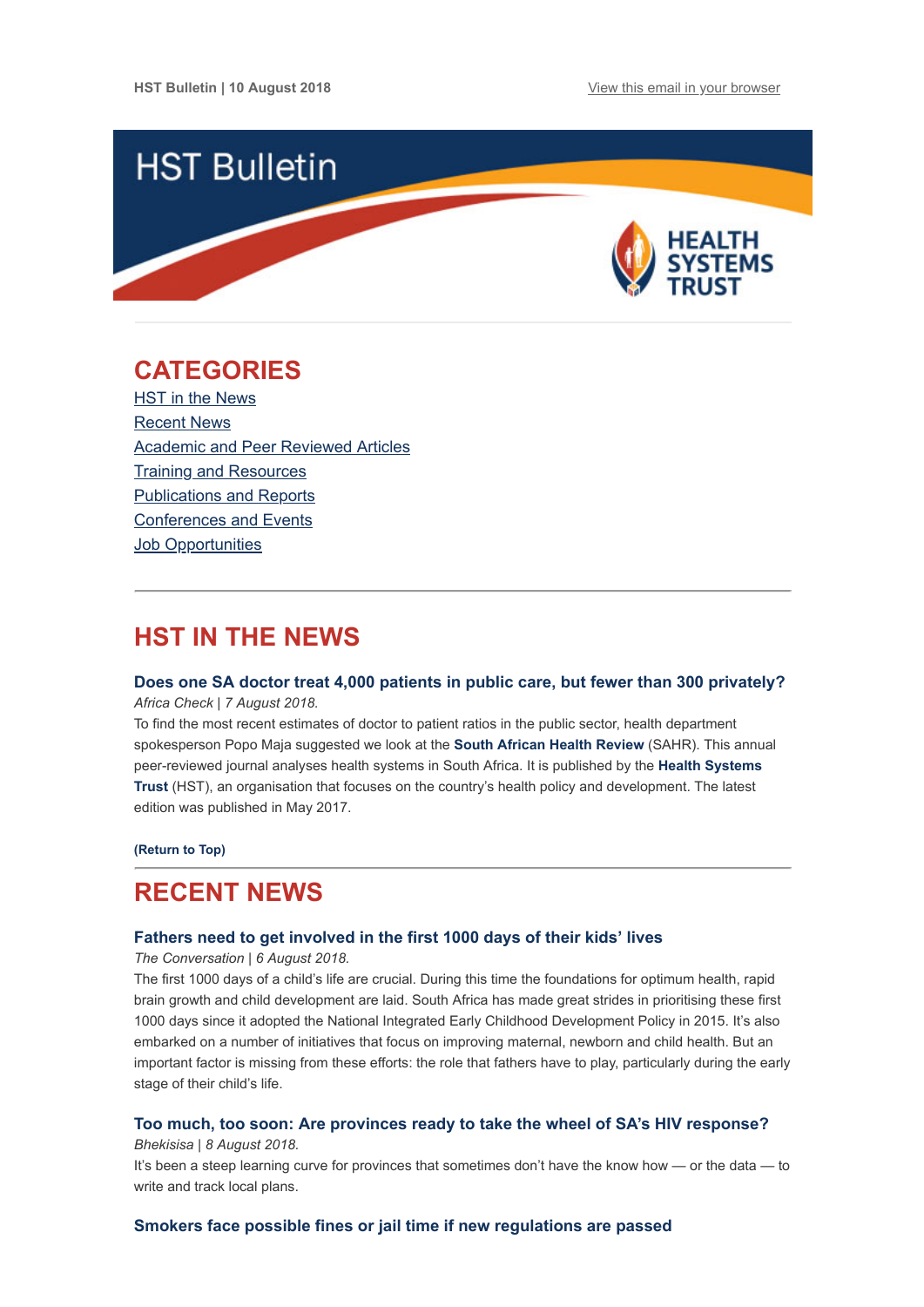*Times Live | 5 August 2018.* Thou shalt not smoke or vape. That's the commandment from the department of health, whose "draconian" planned changes to the country's laws have smokers hot under the collar.

### **[Similar virological suppression for those switching to once-daily darunavir/ritonavir](https://www.medicalbrief.co.za/archives/similar-virological-suppression-switching-daily-darunavirritonavir/)** *Medical Brief | 1 August 2018.*

Stable patients on a twice-daily lopinavir/ritonavir (LPV/r)-based second-line regimen who switched to a once-daily 400/100 mg darunavir/ritonavir (DRV/r) one maintained similar virological suppression to those who remained on LPV/r at 48 weeks. [1] These data from Johannesburg were presented by researchers at the University of Witwatersrand, WITS Reproductive Health and HIV Institute, Imperial College London and Liverpool University at AIDS 2018.

### **[New tuberculosis treatment could help tackle global epidemic](https://www.theguardian.com/society/2018/aug/01/new-tuberculosis-treatment-could-help-tackle-global-epidemic)**

#### *The Guardian | 1 August 2018.*

One quarter of the world's population has latent tuberculosis - with 10.4m new cases and 1.7m deaths reported in 2016 alone.

### **[Reduction of new HIV infections in SSA's youth is far off-track](https://www.medicalbrief.co.za/archives/reduction-new-hiv-infections-ssas-youth-far-off-track/)**

#### *Medical Brief | 1 August 2018.*

Africa is far off-track in reducing new HIV infections among children and young people and is unlikely to reduce new infections in young people substantially before 2030 due to an anticipated doubling of the adolescent population, according to findings from a UNICEF modelling exercise presented at the 22nd International AIDS Conference (AIDS 2018) in Amsterdam.

**[\(Return to Top\)](#page-0-1)**

# <span id="page-1-0"></span>**ACADEMIC AND PEER REVIEWED ARTICLES**

## **Changes to the World Health Organization guideline on hormonal contraceptive [eligibility for women at high risk of HIV: South African perspective and response](http://www.samj.org.za/index.php/samj/article/view/12364/8556)** *South African Medical Journal | Published: August 2018.*

*Z Nene, G J Hofmeyr, M Patel, M Panday, H Rees, M Makua, Y Pillay*

The World Health Organization (WHO) published guidelines for hormonal contraceptive eligibility for women at high risk of HIV in March 2017. This guidance followed from a technical consultative meeting convened by the WHO in December 2016, where all the available evidence on hormonal contraceptives and risk of HIV acquisition was reviewed. This guidance will have an impact on countries that have a high HIV disease burden and where progestogen-only injectable contraceptives are the highest used, as in South Africa (SA). The information has to be communicated in line with the WHO's sexual and reproductive health rights principles of ensuring that all women should receive evidence-based recommendations.

## **[Implementation of district-based clinical specialist teams in South Africa: Analysing](https://bmchealthservres.biomedcentral.com/articles/10.1186/s12913-018-3377-2) a new role in a transforming system**

#### *BMC Health Services Research | Published: 3 August 2018.*

*Kafayat Oboirien, Bronwyn Harris, Jane Goudge, John Eyles*

Improving the quality of health care is a national priority in many countries to help reduce unacceptable levels of variation in health system practices, performance and outcomes. In 2012, South Africa introduced district-based clinical specialist teams (DCSTs) to enhance clinical governance at the lowest level of the health system. This paper examines the expectations and responses of local health system actors in the introduction and early implementation of this new DCST role.

## **[Effect of foreign direct investments, economic development and energy](https://www.sciencedirect.com/science/article/pii/S0048969718328602?via%3Dihub) consumption on greenhouse gas emissions in developing countries**

*Science of the Total Environment | Published: 1 January 2019 (ahead of print)* 

*Samuel Asumadu Sarkodie, Vladimir Strezov*

In accordance with the Sustainable Development Goal 17 of improving global partnership for sustainable development, this study examined the effect of foreign direct investment inflows, economic development,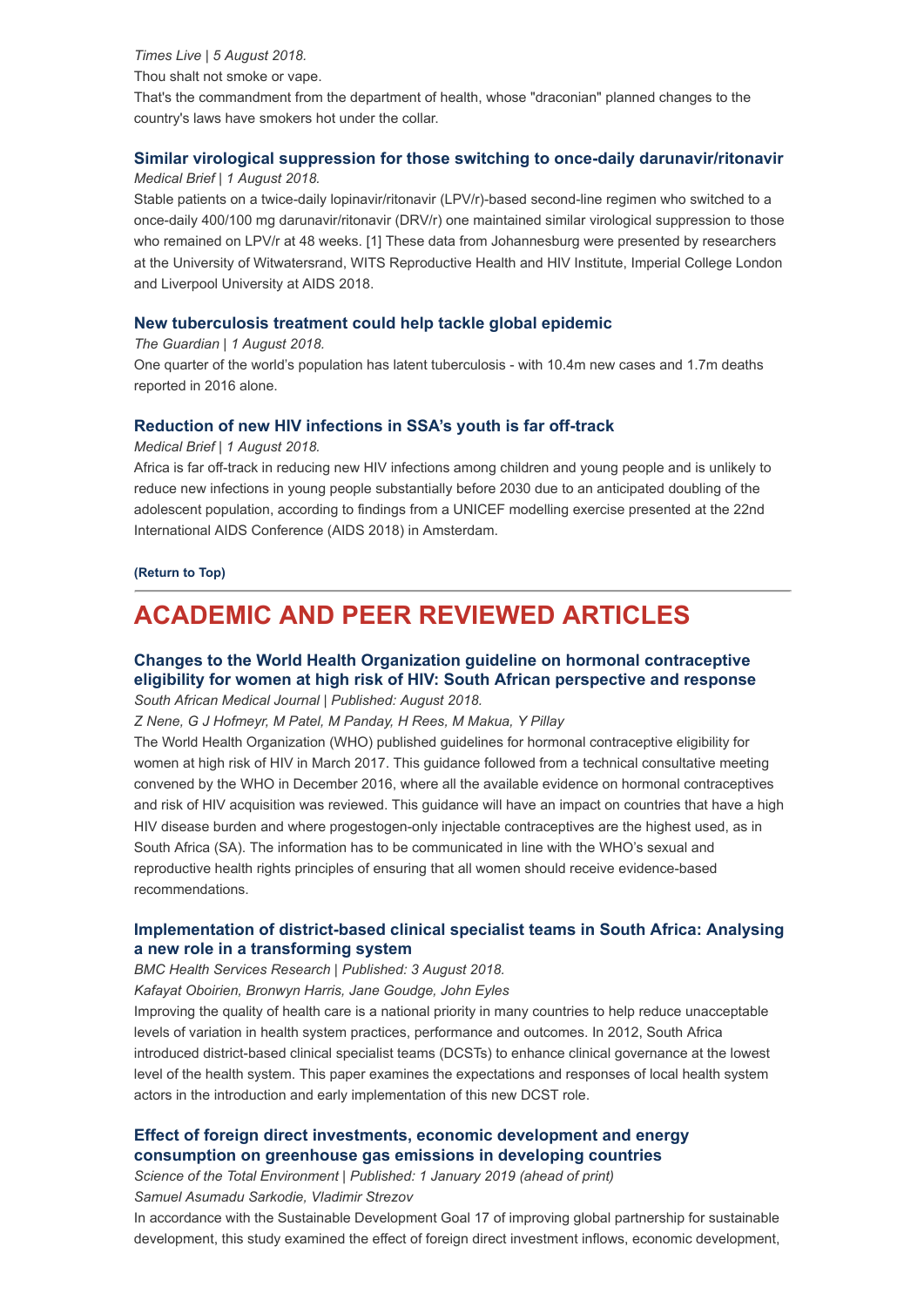and energy consumption on greenhouse gas emissions from 1982 to 2016 for the top five emitters of greenhouse gas emissions from fuel combustion in the developing countries, namely; China, India, Iran, Indonesia and South Africa. The study employed a panel data regression with Driscoll-Kraay standard errors, U test estimation approach and panel quantile regression with non-additive fixed-effects. The study found a strong positive effect of energy consumption on greenhouse gas emissions and confirmed the validity of the pollution haven hypothesis.

## **[Global implementation survey of Integrated Management of Childhood Illness \(IMCI\):](https://bmjopen.bmj.com/content/8/7/e019079) 20 years on**

#### *BMJ Open | Published: 30 July 2018.*

*Cynthia Boschi-Pinto, Guilhem Labadie, Thandassery Ramachandran Dilip, Nicholas Oliphant, Sarah L Dalglish, Samira Aboubaker, Olga Adjoa Agbodjan-Prince, Teshome Desta, et al*

[The objective of this study was] to assess the extent to which Integrated Management of Childhood Illness (IMCI) has been adopted and scaled up in countries.

The 95 countries that participated in the survey are home to 82% of the global under-five population and account for 95% of the 5.9 million deaths that occurred among children less than 5 years of age in 2015; 93 of them are low-income and middle-income countries (LMICs).

## **[Gender-specific HIV and substance abuse prevention strategies for South African](https://trialsjournal.biomedcentral.com/articles/10.1186/s13063-018-2804-3) men: study protocol for a randomized controlled trial**

*BMC | Published: 3 August 2018.*

*Mary Jane Rotheram-Borus, Mark Tomlinson, Andile Mayekiso, Jason Bantjes, Danielle M Harris, Jacqueline Stewart, Robert E. Weiss*

Young men in South Africa face concurrent epidemics of HIV, drug and alcohol abuse, and unemployment. Standard HIV prevention programs, located in healthcare settings and/or using counseling models, fail to engage men. Soccer and vocational training are examined as contexts to deliver malespecific, HIV prevention programs.

## **[Effect of the Number of Pregnancies on Mortality Risk in HIV-Infected Women: a](https://link.springer.com/article/10.1007%2Fs10461-018-2232-0) Prospective Cohort Study in Rural KwaZulu-Natal, South Africa**

#### *AIDS and Behavior | Published: 2 August 2018.*

*Hyunsuk Yoo, Juyeon Lee, Jae-Joon Yim, Till Bärnighausen, Frank Tanser, Sue K Park* We investigated whether mortality risk increases with the number of full-term pregnancies in HIV-infected women. Our study is based on data from the ACDIS cohort, collected in rural KwaZulu-Natal, South Africa. Mortality risk for different number of pregnancies in HIV-infected women was analyzed using Cox proportional hazards model. The risk of TB or AIDS mortality in HIV-uninfected women did not change with the number of full-term pregnancies, while the corresponding risk increased markedly in HIV-infected women. The risk of TB or AIDS mortality increased 1.48-fold (95% CI 1.25–1.75), 1.76-fold (95% CI 1.45– 2.13), and 1.59-fold (95% CI 1.31–1.94) for one, two, and three or more full-term pregnancies compared to none, respectively. Finally, women who are young (age < 26) have greater risk of TB or AIDS mortality compared to women who are old (age ≥ 26), and women residing in rural areas have greater risk compared to women who reside in non-rural areas.

### **Behavioral and cognitive interventions to improve treatment adherence and access [to HIV care among older adults in sub-Saharan Africa: an updated systematic review](https://systematicreviewsjournal.biomedcentral.com/articles/10.1186/s13643-018-0759-9)** *BMC | Published: 2 August 2018.*

#### *Lucia Knight, Ferdinand C Mukumbang, Enid Schatz*

Approximately 14% of Africans infected with HIV are over the age of 50, yet few intervention studies focus on improving access to care, retention in care, and adherence to antiretroviral therapy (ART) in this population. A review of the published literature until 2012, found no relevant ART management and care interventions for older people living with HIV (OPLHIV) in sub-Saharan Africa. The aim of this systematic review is to update the original systematic review of intervention studies on OPLHIV, with a focus on evidence from sub-Saharan Africa.

#### **[Global susceptibility and response to noncommunicable diseases](http://www.who.int/bulletin/volumes/96/8/17-206763.pdf)**

*WHO Bulletin | Published: 2 August 2018.* 

*Arian Hatefi, Luke N Allen, Thomas J Bollyky, Sarah A Roached & Rachel Nugente* Globalization and human interdependence have created immeasurable value for humanity. These forces,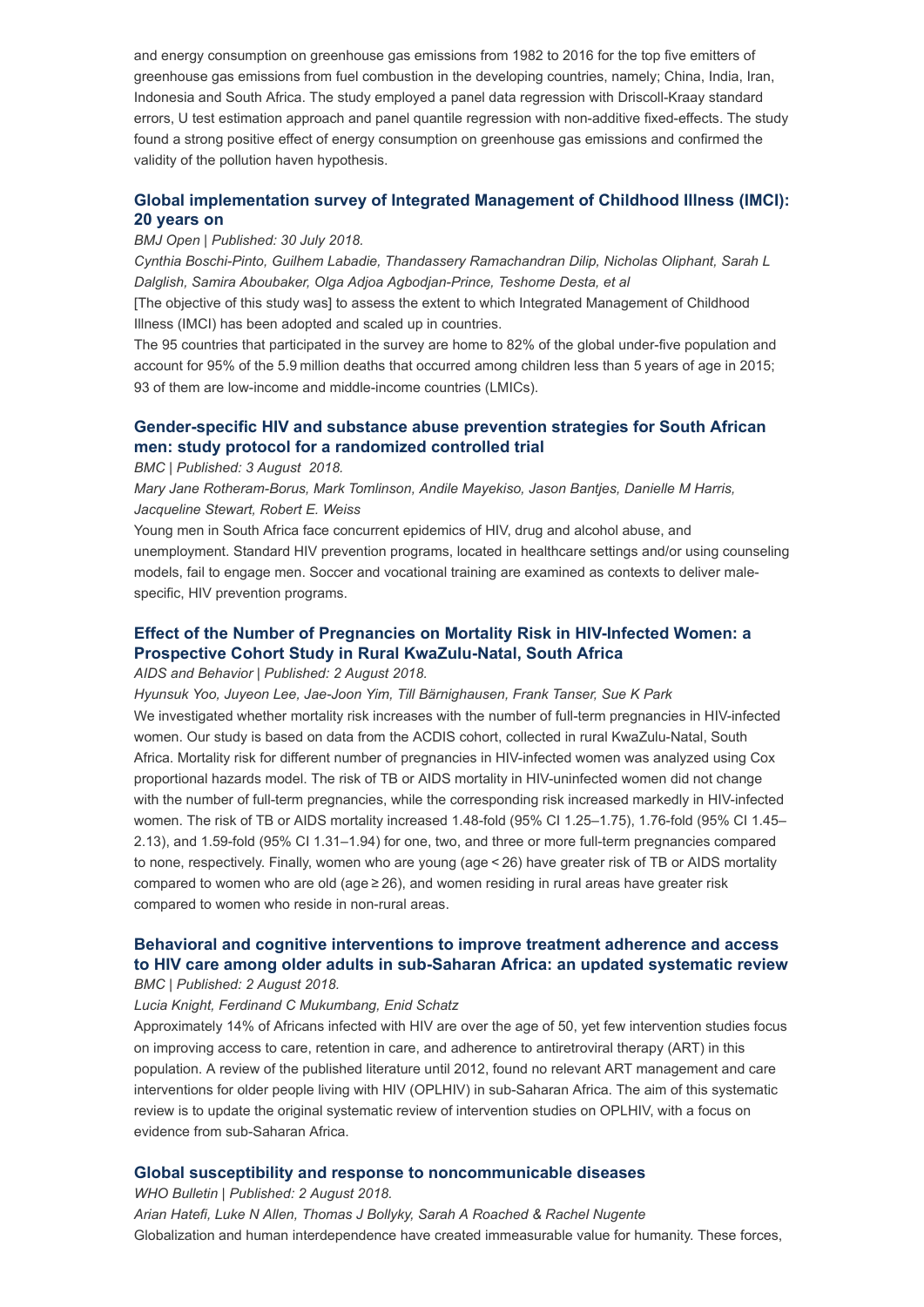however, also provide channels for health risks to spread throughout the world. Global functions for health, such as international partnerships or research and development, are a rational response to global health risks like pandemics or globalized supply chains. Self-interest compels governments, or donors, to provide global functions even though their benefits are widely shared the world over.

#### **[\(Return to Top\)](#page-0-1)**

## <span id="page-3-0"></span>**TRAINING AND RESOURCES**

#### **[Two new dashboards in the Health, Nutrition and Population data portal](http://blogs.worldbank.org/opendata/introducing-two-new-dashboards-health-nutrition-and-population-data-portal?cid=ECR_E_NewsletterWeekly_EN_EXT&deliveryName=DM4469%20%C2%A0)**

*World Bank | 26 July 2018.*

[The World Bank is] pleased to launch new dashboards in the Health, Nutrition and Population Portal, following the portal's revamp last year. The renewed HNP portal has two main dashboards covering Population and Health. Both dashboards are designed to be interactive data visualization tools where users can see various population and health indicators. Users can access various charts and maps by selecting specific time, country or region and indicators. New indicators, charts and new health topics such as Universal Health Coverage and Surgery and Anesthesia, have been added.

#### **[\(Return to Top\)](#page-0-1)**

## <span id="page-3-1"></span>**PUBLICATIONS AND REPORTS**

#### **[Outbreaks: Behind the headlines](http://www.who.int/emergencies/outbreaks-behind-the-headlines)**

*World Health Organisation | August 2018.*

At any one time, dozens of infectious disease outbreaks are happening around the world.

Those on the frontlines are often more visible, but behind the scenes, many activities are taking place to control the spread of these diseases.

In this special feature, [WHO] visits a series of recent health emergencies, telling the stories behind the headlines and exploring the many different dimensions of an outbreak response.

**[\(Return to Top\)](#page-0-1)**

## <span id="page-3-2"></span>**CONFERENCES AND EVENTS**

#### **[KwaZulu-Natal Department of Health Research Day](http://www.hst.org.za/Lists/HST%20Events/DispForm.aspx?ID=31)**

9 September 2018 Inkosi Albert Luthuli Central Hospital - Residence Hall

#### **[WHO Technical Briefing Seminar on Essential Medicines and Health Products](http://www.who.int/medicines/technical_briefing/tbs/en/)**

1-5 October 2018 Geneva, Switzerland

### **[Free State Annual Provincial Health Research Day](http://www.hst.org.za/Lists/HST%20Events/DispForm.aspx?ID=30)**

8-9 October 2018 Bloemfontein

**[\(Return to Top\)](#page-0-1)**

## **JOB OPPORTUNITIES**

Please click on the job title for more information.

**[Living Hope: Health Care Centre Manager](http://www.ngopulse.org/opportunity/2018/08/01/health-care-centre-manager)** Closing Date: 31 August 2018

**[Call for Applications: Tekano Atlantic Fellows For Health Equity In South Africa](https://www.tekano.org.za/apply/)** Closing Date: 31 August 2018